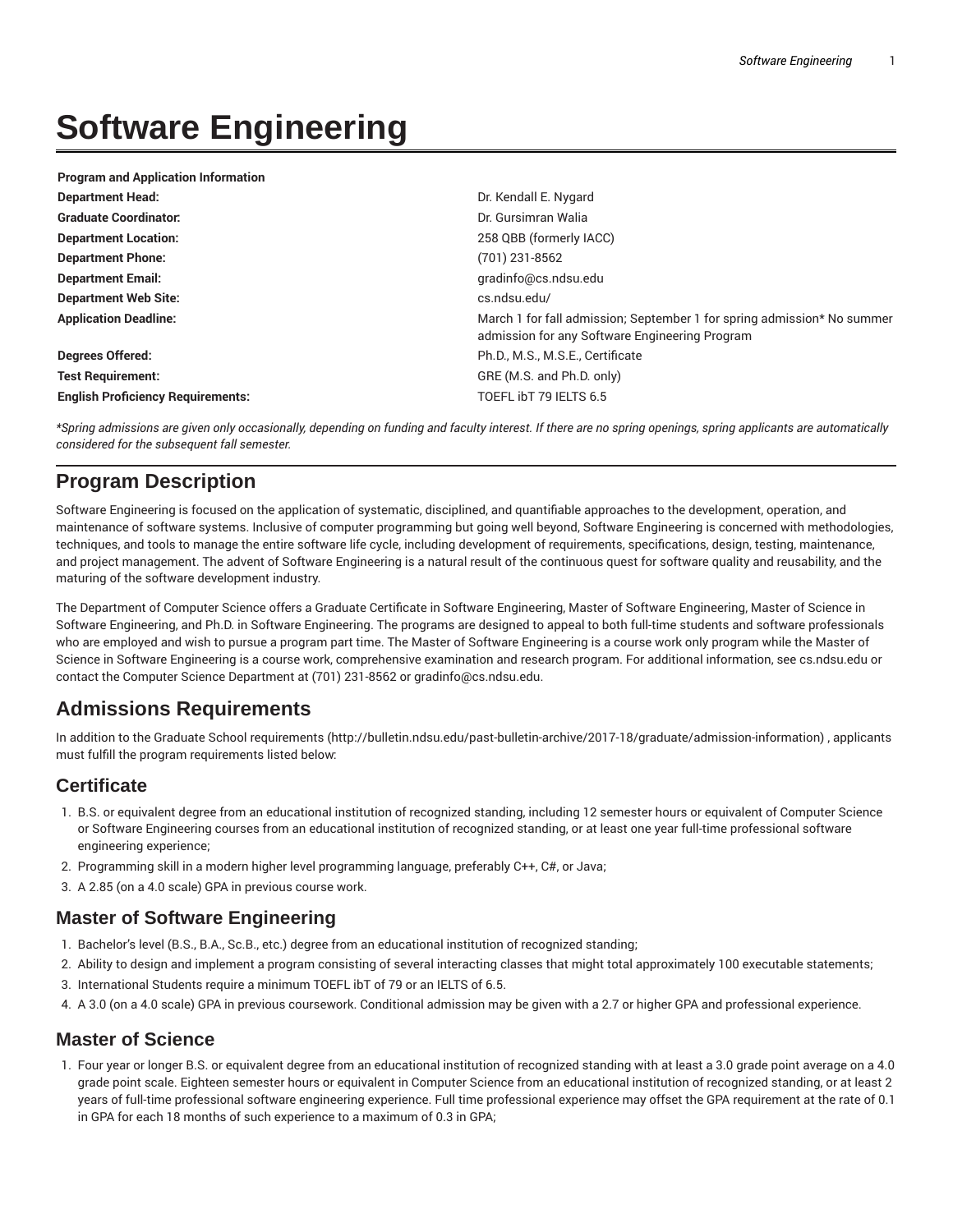- 2. Programming skill with one modern higher level programming language, preferably C++, C#, or Java.
- 3. A 3.0 (on a 4.0 scale) GPA in all previous coursework.

### **Doctor of Philosophy**

- 1. Four year or longer B.S. or equivalent degree from an educational institution of recognized standing with at least a 3.25 grade point average (GPA) on a 4.0 grade point scale. Eighteen semester hours or equivalent in Computer Science from an educational institution of recognized standing, or at least 3 years of full-time professional software engineering experience. Significant full-time professional software development experience may offset this GPA requirement at the rate of 0.1 in GPA for each 2 years of such experience to a maximum of 0.4 in GPA. If the applicant has an M.S. or equivalent degree from an educational institution of recognized standing, the GPA in that degree should be at least 3.35 on a 4.0 scale.
- 2. Programming skill in at least 1 higher level programming language, preferably C++, C#, or Java.

# **Graduate Certificate**

Requires 10 semester credit hours consisting of

| Code                         | Title                                                                                                                                                                                              | <b>Credits</b> |
|------------------------------|----------------------------------------------------------------------------------------------------------------------------------------------------------------------------------------------------|----------------|
| <b>CSCI 713</b>              | Software Development Processes                                                                                                                                                                     | 3              |
| Select two of the following: |                                                                                                                                                                                                    | 6              |
| <b>CSCI 714</b>              | Software Project Planning and Estimation                                                                                                                                                           |                |
| <b>CSCI 715</b>              | Software Requirements Definition and Analysis                                                                                                                                                      |                |
| <b>CSCI 716</b>              | Software Design                                                                                                                                                                                    |                |
| <b>CSCI 717</b>              | Software Construction                                                                                                                                                                              |                |
| <b>CSCI 718</b>              | Software Testing and Debugging                                                                                                                                                                     |                |
| <b>CSCI 790</b>              | Graduate Seminar (in appropriate area as approved by the student's adviser) Examples include:Database<br>Systems, Extreme Programming, Formal Methods in Software Engineering, Intelligent Agents) | 1.             |

An extensive project of approximately one third of a semester incorporated into whichever of the above courses the student and her (his) adviser selected. The project may be job related. This project serves as the capstone experience for the student.

Total Credits 10

### **Sample Certificate Combinations:**

### **Software Design**

| Code            | Title                                         | Credits |
|-----------------|-----------------------------------------------|---------|
| <b>CSCI 713</b> | Software Development Processes                |         |
| <b>CSCI 715</b> | Software Requirements Definition and Analysis | 3       |
| <b>CSCI 716</b> | Software Design (+ Seminar with project)      |         |

### **Software Testing**

| Code            | Title                                                   | Credits |
|-----------------|---------------------------------------------------------|---------|
| <b>CSCI 713</b> | Software Development Processes                          |         |
| <b>CSCI 714</b> | Software Project Planning and Estimation                | 3       |
| <b>CSCI 718</b> | Software Testing and Debugging (+ Seminar with project) |         |

### **Software Project Management**

| Code            | Title                                                                  | <b>Credits</b> |
|-----------------|------------------------------------------------------------------------|----------------|
| <b>CSCI 713</b> | Software Development Processes                                         |                |
| <b>CSCI 714</b> | Software Project Planning and Estimation                               |                |
| <b>CSCI 715</b> | Software Requirements Definition and Analysis (+ Seminar with project) |                |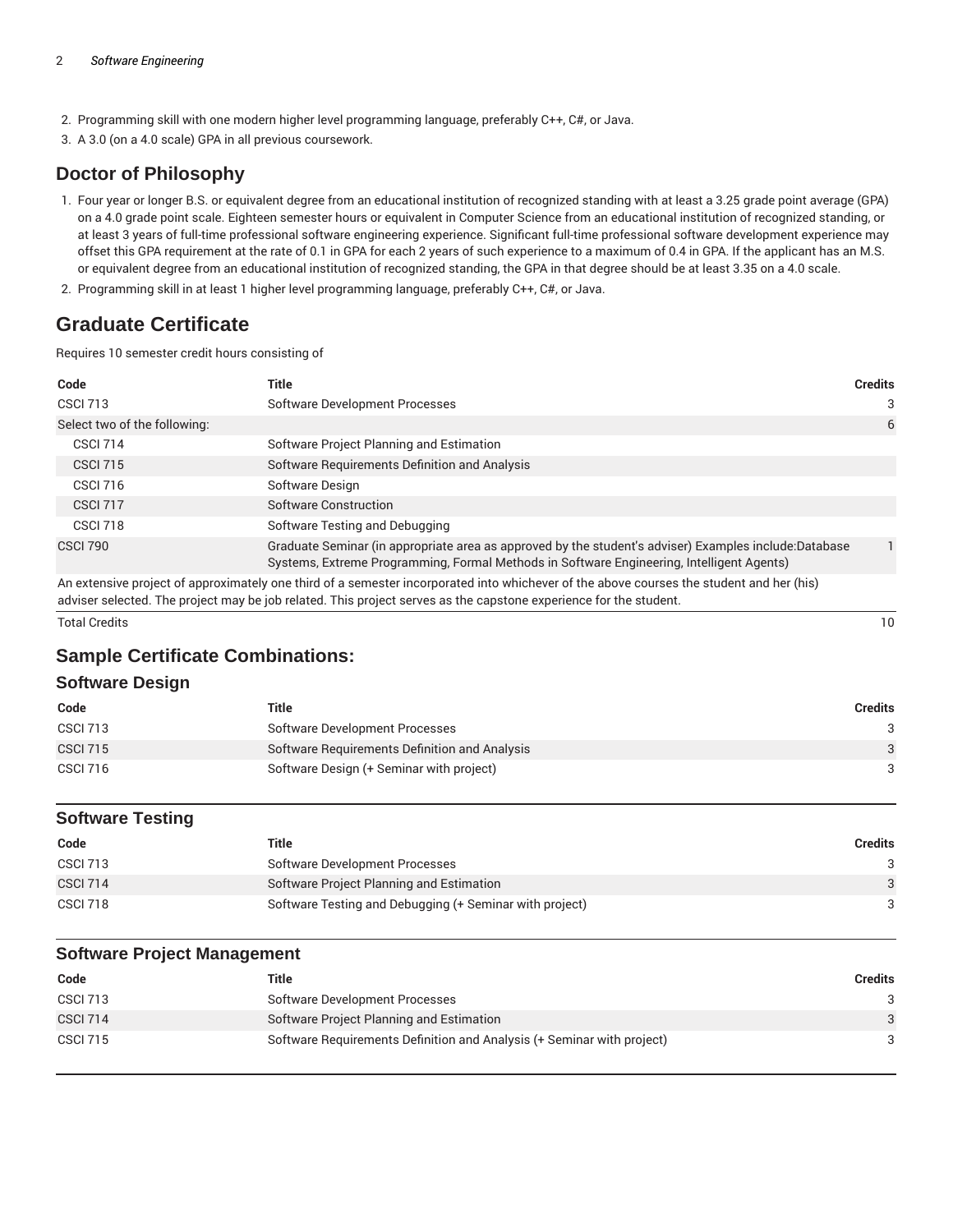### **Software Construction**

| Code            | Title                                          | Credits |
|-----------------|------------------------------------------------|---------|
| <b>CSCI 713</b> | Software Development Processes                 |         |
| <b>CSCI 716</b> | Software Design (+ Seminar with project)       | 3       |
| <b>CSCI 717</b> | Software Construction (+ Seminar with project) |         |

### **Master of Software Engineering**

Offered through on-campus classes or through Distance and Continuing Education classes. Please note that F-1 and J-1 non-immigrant international students are only allowed to take one online course per semester.

Completion of 12 courses listed below with grades of B or better and two-semester sequence of CSCI 771 and CSCI 772 Software Development Project. Any CSCI 700 or 800 level course can be substituted for a required course with departmental approval, except CSCI 771 and CSCI 772.

| Code                 | <b>Title</b>                                  | <b>Credits</b> |
|----------------------|-----------------------------------------------|----------------|
| <b>CSCI 713</b>      | <b>Software Development Processes</b>         | 3              |
| <b>CSCI 714</b>      | Software Project Planning and Estimation      | 3              |
| <b>CSCI 715</b>      | Software Requirements Definition and Analysis | 3              |
| <b>CSCI 716</b>      | Software Design                               | 3              |
| CSCI 717             | Software Construction                         | 3              |
| CSCI 718             | Software Testing and Debugging                | 3              |
| <b>CSCI 724</b>      | Survey of Artificial Intelligence             | 3              |
| <b>CSCI 765</b>      | Introduction To Database Systems              | 3              |
| <b>CSCI 771</b>      | Software Development Project I                | 3              |
| <b>CSCI 772</b>      | Software Development Project II               | 3              |
| <b>CSCI 846</b>      | Development of Distributed Systems            | 3              |
| CSCI 847             | <b>Software Complexity Metrics</b>            | 3              |
| <b>Total Credits</b> |                                               | 36             |

- Successful completion of an Internet-based 16 hour module on Computer Ethics. This module will be required for students starting the program in fall, 2016 or later. Students are required to join a Blackboard group called MSE Ethics Module and complete the ethics module including answering all questions and the three case studies.
- Maximum of 4 courses may be attempted in any one semester. If a course is started in a particular semester, it must be dropped or completed within that semester.

### **Master of Science in Software Engineering**

The Software Engineering Comprehensive Examination. This examination shall include integrative questions on the 4 courses which make up the software engineering core. The exam must be passed within the first 5 semesters of the program. Each student is allowed a maximum of 2 attempts to pass this examination. Students are encouraged to complete the comprehensive examination early in their program.

| Code                                     | Title                                                                                | <b>Credits</b> |
|------------------------------------------|--------------------------------------------------------------------------------------|----------------|
| Core Courses                             |                                                                                      | 12             |
|                                          | Students must complete the core within five semesters of their entering the program. |                |
| <b>CSCI 713</b>                          | <b>Software Development Processes</b>                                                |                |
| <b>CSCI 715</b>                          | Software Requirements Definition and Analysis                                        |                |
| or CSCI 718                              | Software Testing and Debugging                                                       |                |
| <b>CSCI 716</b>                          | Software Design                                                                      |                |
| <b>CSCI 765</b>                          | Introduction To Database Systems                                                     |                |
| Six credits (not part of the core) from: |                                                                                      | 6              |
| <b>CSCI 714</b>                          | Software Project Planning and Estimation                                             |                |
| <b>CSCI 715</b>                          | Software Requirements Definition and Analysis                                        |                |
| <b>CSCI 717</b>                          | Software Construction                                                                |                |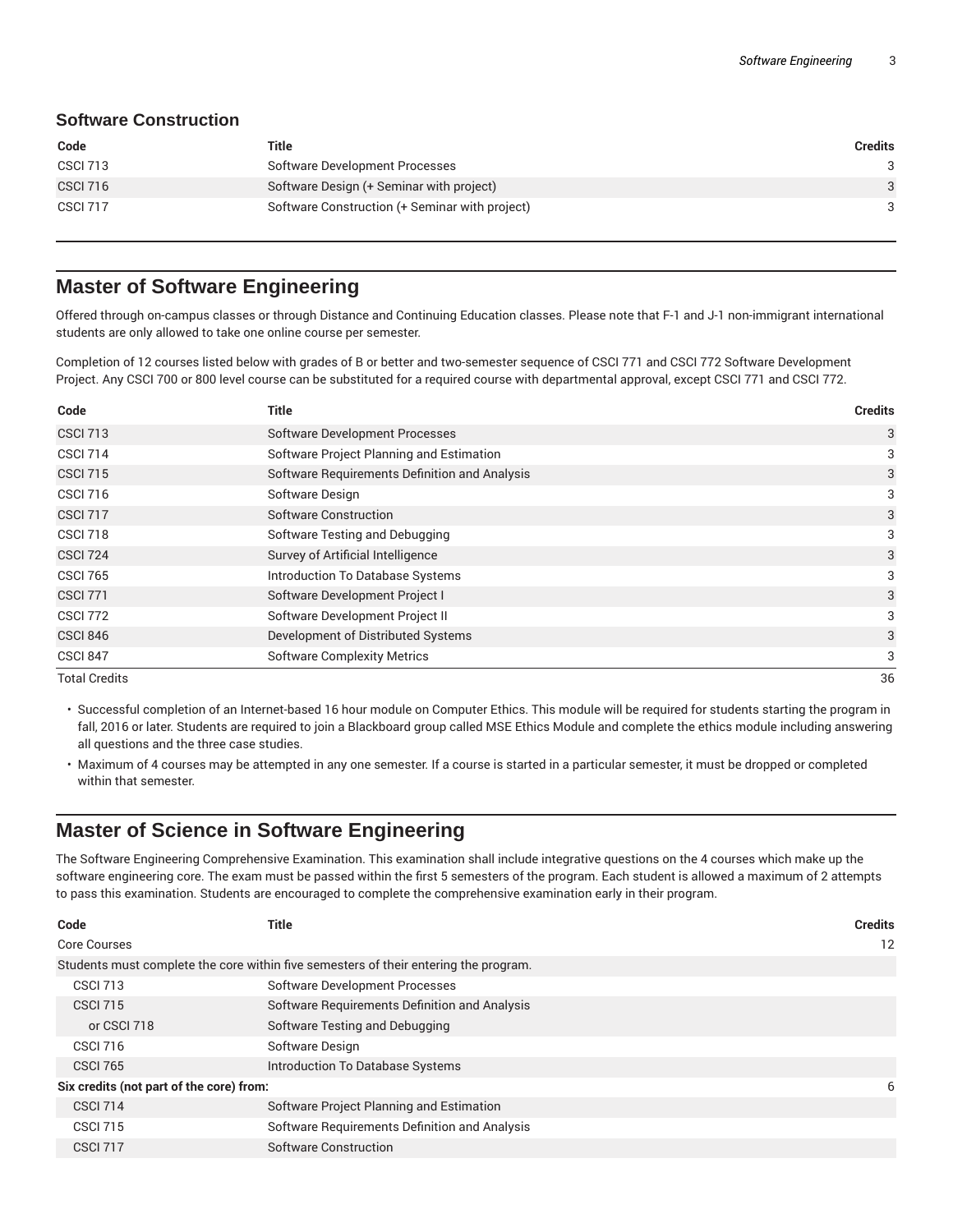| <b>CSCI 718</b>                            | Software Testing and Debugging                                                                                                         |       |
|--------------------------------------------|----------------------------------------------------------------------------------------------------------------------------------------|-------|
| <b>CSCI 845</b>                            | Formal Methods for Software Development                                                                                                |       |
| <b>CSCI 846</b>                            | Development of Distributed Systems                                                                                                     |       |
| <b>CSCI 847</b>                            | <b>Software Complexity Metrics</b>                                                                                                     |       |
| CSCI 848                                   | Empirical Methods in Software Engineering                                                                                              |       |
| thesis students) or three (paper students) | Other Computer Science or Computer Engineering courses selected with and approved by the student's graduate advisory committee. (six - | $3-6$ |
| <b>CSCI 790</b>                            | Graduate Seminar (in software engineering areas (1 credit each), approved by adviser)                                                  | 3     |
| Research Component*                        |                                                                                                                                        | $3-6$ |
| <b>CSCI 797</b>                            | Master's Paper                                                                                                                         |       |
| or CSCI 798                                | Master's Thesis                                                                                                                        |       |
| <b>Total Credits</b>                       |                                                                                                                                        | 33    |

- Either a thesis option or comprehensive study paper based on a significant software development project undertaken by the student, perhaps as a member of a team, either at the University or as part of a job. This project will require design, implementation, and testing of a significant piece of computer software.
- Up to 9 previously earned credits from an educational institution of recognized standing with a grade of B or better may be used toward the 33 total credits required for the master degree, upon approval by the advisor, committee members and head of the department.
- A Final Oral Examination on the paper and course work. This examination shall include questions on design choices, implementation methods, and testing choices for the student project.

# **Ph.D. in Software Engineering**

Program Requirements: 90 semester hours

All Master of Science in Software Engineering from NDSU requirements or their equivalent in transfer or examination credits.

Satisfactory completion of the Ph.D. Qualifying Examination. This examination will consist of integrative questions on the 4 core courses described under the Master of Science degree. Students must complete this requirement within their first 7 semesters of participation in the program.

| Code            | <b>Title</b>                                                                                                                        | <b>Credits</b> |
|-----------------|-------------------------------------------------------------------------------------------------------------------------------------|----------------|
|                 | Select 5 from the courses listed below and not duplicating any items used to satisfy requirements for the Master of Science degree: | 15             |
| <b>CSCI 713</b> | <b>Software Development Processes</b>                                                                                               |                |
| <b>CSCI 714</b> | Software Project Planning and Estimation                                                                                            |                |
| <b>CSCI 715</b> | Software Requirements Definition and Analysis                                                                                       |                |
| <b>CSCI 716</b> | Software Design                                                                                                                     |                |
| <b>CSCI 717</b> | Software Construction                                                                                                               |                |
| CSCI 718        | Software Testing and Debugging                                                                                                      |                |
| <b>CSCI 845</b> | Formal Methods for Software Development                                                                                             |                |
| <b>CSCI 846</b> | Development of Distributed Systems                                                                                                  |                |
| CSCI 847        | <b>Software Complexity Metrics</b>                                                                                                  |                |
| CSCI 848        | Empirical Methods in Software Engineering                                                                                           |                |
|                 | Courses in Computer Science or Electrical and Computer Engineering approved by the student's Supervisory Committee.                 | 9              |
| <b>CSCI 899</b> | <b>Doctoral Dissertation</b>                                                                                                        | $36 - 45$      |

• Thirty-six to 45 semester credit hours for research, preparation, and defense of a dissertation in Software Engineering. These hours will be graded on a Satisfactory/Unsatisfactory basis.

#### **Additional course work requirements:**

- 1. A student holding a Master of Science degree from an educational institution of recognized standing may use: 30 credits of previously completed coursework toward the 90 total credits required for the doctoral degree **OR** Up to 9 credits previously earned from an educational institution of recognized standing with a grade of B or better may be used toward the 90 **total credits required for the doctoral degree.**
- 2. The 90 credits may include a maximum of 15 credits of independent study and seminar hours. Seminars are limited to four of those credits.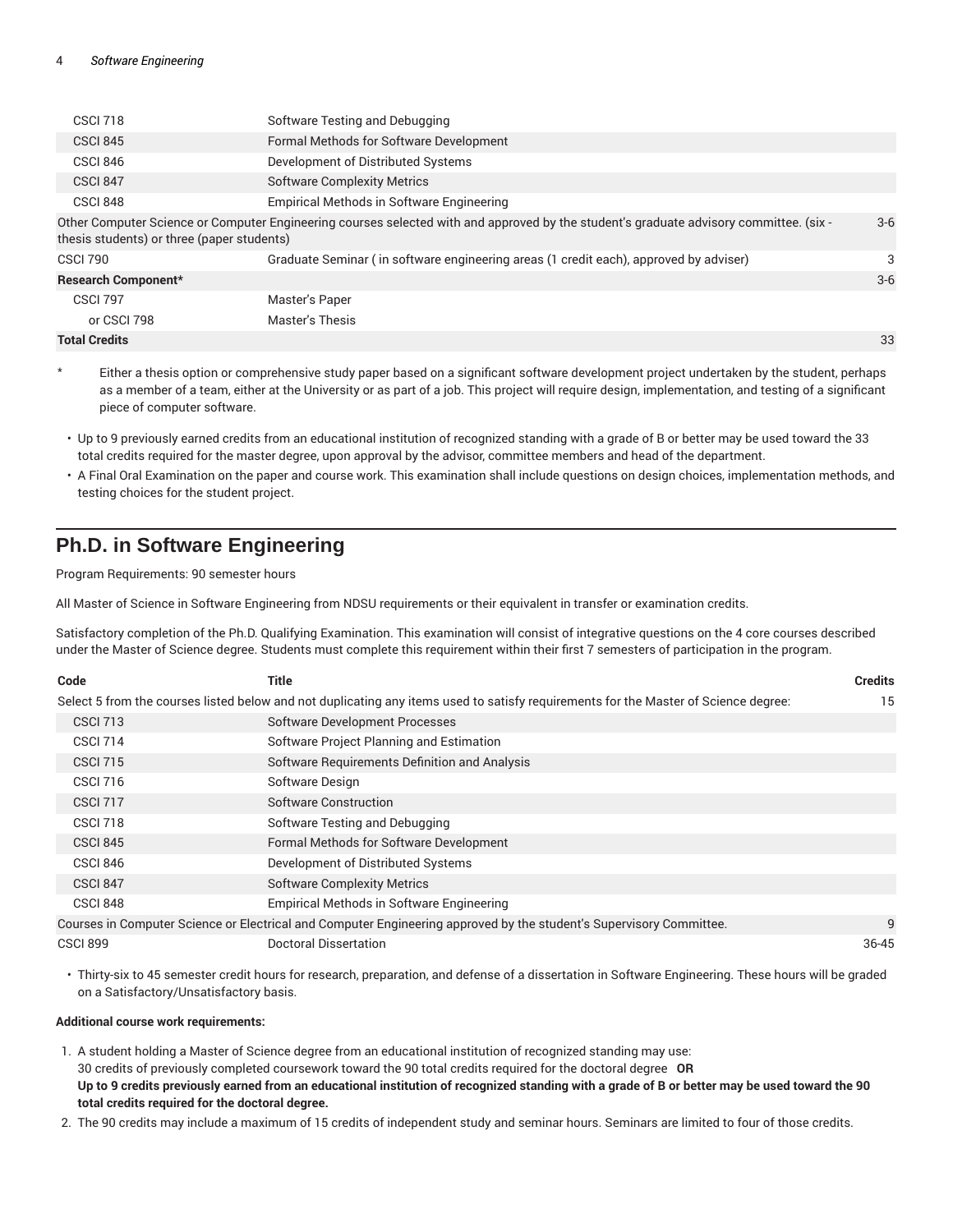3. The student's supervisory committee, the department chair, college dean, and the graduate dean all must approve the course work on the plan of study at least 4 semesters before graduation.

# **Department Faculty**

#### **Anne Denton, Ph.D**.

University of Mainz, 1996 Research Interests: Data Mining, Bioinformatics, Scientific Informatics, Databases, Geospatial Data, Cloud Computing

#### **Dean Knudson, Ph.D.**

Northwestern University, 1972

Research Interests: Software Engineering, International Capstone Programs, University/Industry Relationships

**Jun Kong, Ph.D.** University of Texas, Dallas, 2005 Research Interests: Human Computer Interaction, Mobile Computing, Software Engineering

#### **Juan (Jen) Li, Ph.D.**

University of British Columbia, 2008 Research Interests: Large-scale Distributed System ( P2P and Cloud Computing, Distributed Search, Routing Algorithms), Semantic Web Technologies, Social Networks, Information Retrieval, Knowledge Discovery

#### **Simone Ludwig, Ph.D.**

Brunel University, 2004 Research Interests: Swarm Intelligence, Evolutionary Computation, Fuzzy Reasoning, Cloud Computing

**Kenneth Magel, Ph.D.**

Brown University, 1977 Research Interests: Software Engineering, Human-Computer Interfaces, Software Complexity, and Software Design

#### **Kendall Nygard, Ph.D.**

Virginia Polytechnic Institute and State University, 1978 Research Interests: Data Science, Optimization Modeling, Smart Grid, Sensor Networks, Agents, Artificial Intelligence, Security, Adaptive Systems, Swarm Intelligence

**Saeed Salem, Ph.D.**

Rensselaer Polytechnic Institute, 2009 Research Interests: Bio-Informatics and Data Mining

**Brian Slator, Ph.D.**

New Mexico State University, 1988 Research Interests: Artificial Intelligence, Educational Media

#### **Jeremy Straub, Ph.D.**

University of North Dakota, 2015 Research Interests: Multi-tier Mission Architecture & Control, Autonomous Data Link Reduction, Autonomous Vehicle Control, Machine Vision, Super Resolution

**Vasant Ubhaya, Ph.D.** University of California-Berkeley, 1971 Research Interests: Algorithm Analysis, Approximation and Optimization

#### **Gursimran Walia, Ph.D.**

Mississippi State University, 2009 Research Interests: Empirical Software Engineering, Software Errors and Software Quality Improvement, Requirements Engineering, Human Cognition in Software Engineering, Managing and Estimating Software Quality

**Changhui Yan, Ph.D.** Iowa State University, 2005 Research Interests: Bioinformatics, Computational Biology, Genomics, Machine Learning, Data Mining, Big Data, Cloud Computing

# **Professors of Practice**

**Oksana Myronovych, Ph.D.** North Dakota State University, 2009